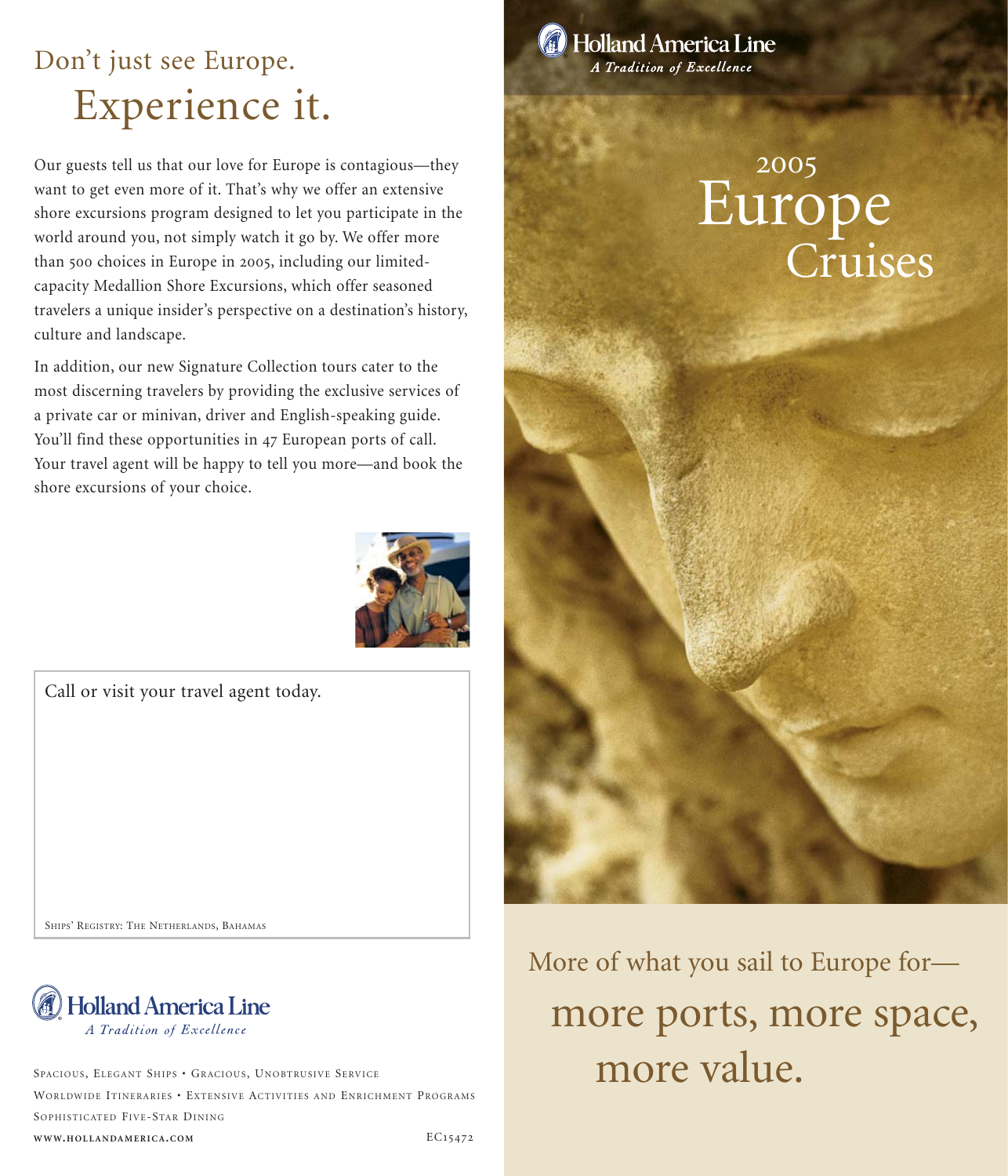# We're not just taking you to Europe.



We're taking you to our home. When we say we're going to show you Europe like no one else, you can really believe it. You see, Holland America Line was founded in Europe more than 130 years ago, so we really know the area. A selection of 33 exciting itineraries means you can find the cruise that matches your travel dreams best.

And with Holland America Line, you'll spend more time in port to explore Europe's cities, castles and cathedrals. Speaking of ports, our mid-size ships allow us to visit more of them—from the best known and most popular to the unique and less visited. So whether your plans include Venice, Italy or Tallinn, Estonia, Holland America Line is your best choice.

The European feeling extends to our four unique ships, each offering a classic way to experience Europe. It starts with your ship's time-honored nautical profile, deep marine blue hull, brass fittings and wraparound teak promenade deck. And continues throughout the interior with its rich collection of art and antiques.

Along the way, we'll enrich your vacation with our Explorations Speaker Series, special Medallion Shore Excursions, and specially designed itineraries.

Want to sail to Europe? Then choose the cruise line that's been doing just that for more than 130 years.





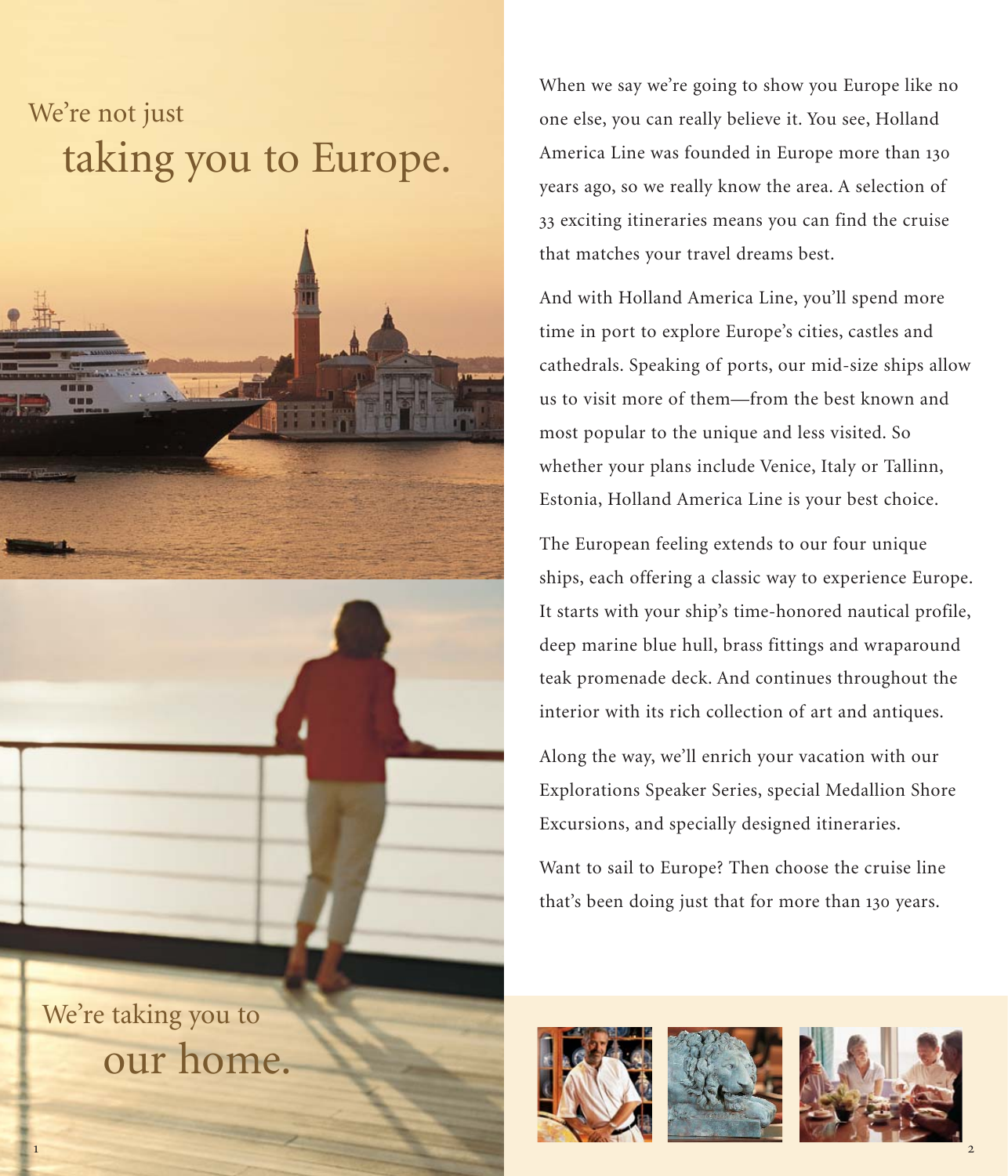A Holland America cruise is quite possibly the best way to see Europe.



Many seasoned travelers say a cruise is the best way to see Europe. It's easy to understand why. Unlike a land tour, you won't waste valuable daytime hours traveling between ports by train, plane or bus. You'll have fewer challenges with language barriers and foreign currencies. Fewer decisions to make about where to eat, where to stay or how much to tip. And you'll only have to pack and unpack once for the entire journey.

When you travel with Holland America Line, you'll quickly discover another reason: our timeless values of gracious service combine with amenities and surroundings that elevate a cruise from ordinary to extraordinary. It's a unique approach, and one that's made Holland America Line the world's foremost premium cruise line.

You'll enjoy ships that are among the most spacious and comfortable on the seven seas. Service that's intuitive and gracious but never intrusive. Itineraries and shore excursions that take you deep into each destination. A fascinating world on board, with pleasures such as a luxurious spa, dazzling shows, and even cooking demonstrations. And a variety of dining experiences, from our intimate, reservations-only Pinnacle Grill to complimentary room service 24 hours a day.





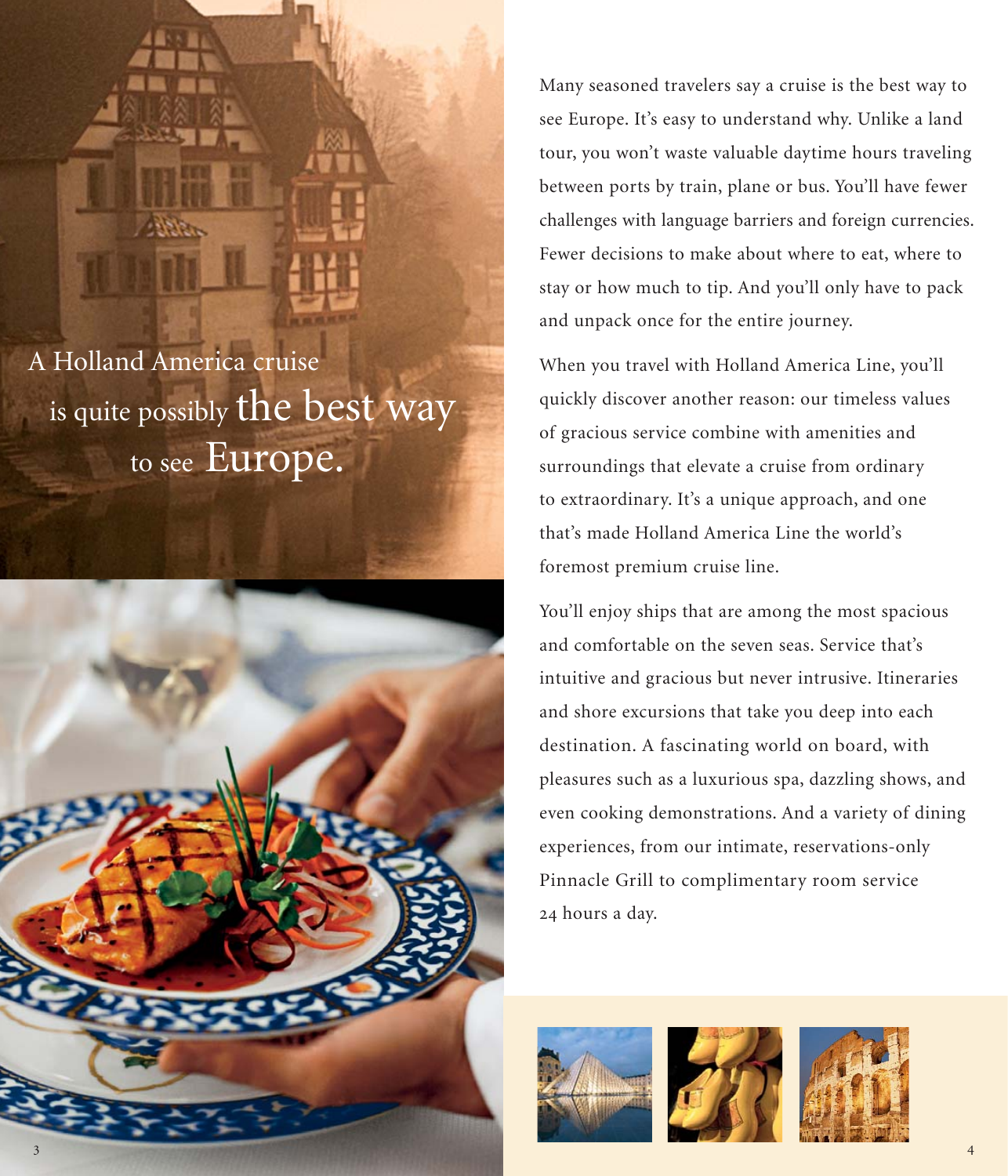# Why is a Holland America Line cruise your best value in Europe?

A Holland America cruise offers you a premium vacation experience that's also an exceptional value. You'll enjoy a spacious stateroom. Five-star dining experience. Spectacular onboard entertainment. And transportation between destinations. Plus the additional benefits of unpacking only once, an English-speaking crew, convenient cashless transactions and more.

There's simply no better way to experience Europe than on a Holland America cruise.

Because of the all-inclusive nature of cruising, you won't have to bother with currency exchange as much. So while you're enjoying a fabulous vacation, you'll also be getting more for your dollar. Take a minute to compare the costs for yourself.









|                                                                  | <b>10-DAY SELF GUIDED</b><br><b>EUROPE VACATION</b> | <b>13-DAY NORTHERN</b><br><b>EUROPE LAND TOUR</b> | <b>10-DAY NORTHERN EUROPE</b><br><b>HOLLAND AMERICA CRUISE</b> |
|------------------------------------------------------------------|-----------------------------------------------------|---------------------------------------------------|----------------------------------------------------------------|
|                                                                  | <b>Standard Room</b>                                | Premium Accommodations                            | Verandah Stateroom                                             |
| Accommodations*/Land tour cost/<br>All-inclusive cruise fare     | \$1,555                                             | \$4,074                                           | \$2,616                                                        |
| Transportation between cities*                                   | \$588                                               | included                                          | included                                                       |
| Food (three meals daily, snacks)                                 | \$1,100                                             | \$300                                             | included                                                       |
| Entertainment                                                    | \$595                                               | \$600                                             | included                                                       |
| City tours                                                       | \$605                                               | included                                          | \$725                                                          |
| <b>Grand total per person</b><br>based on double occupancy       | \$4,443                                             | \$4,974                                           | \$3,341                                                        |
| Cost per day per person                                          | \$444                                               | \$382                                             | \$334                                                          |
|                                                                  |                                                     |                                                   | <b>PLUS ADDITIONAL</b><br><b>EXTRAS AT NO CHARGE</b>           |
| Increased costs for purchases in euros                           | yes                                                 | yes                                               | no                                                             |
| Enrichment program<br>(cooking demonstrations, lecture programs) | additional charge                                   | additional charge                                 | included                                                       |
| Fruit basket/fresh flowers in room                               | additional charge                                   | additional charge                                 | included                                                       |
| Movies                                                           | additional charge                                   | additional charge                                 | included                                                       |
| Fitness center                                                   | additional charge                                   | additional charge                                 | included                                                       |
| Number of times pack/unpack                                      | 5                                                   | 5                                                 | $\mathbf{1}$                                                   |
| Countries visited                                                | $\overline{4}$                                      | 5                                                 | 6                                                              |
| Daily entertainment included                                     | no                                                  | no                                                | yes                                                            |
| Number of meals on own                                           | 36                                                  | 9                                                 | $\overline{O}$                                                 |
|                                                                  |                                                     |                                                   |                                                                |

\*Fares are in U.S. dollars. Hotel accommodations based on standard room in four-star hotel. Not all meals are included in tour package, including snacks. Transportation between cities based on Eurail pass. Some costs are subject to change with fluctuation of euro. Costs based on August 2005 information. Important note: All services and charges on Holland America Line are in U.S. dollars and will NOT fluctuate due to exchange rate.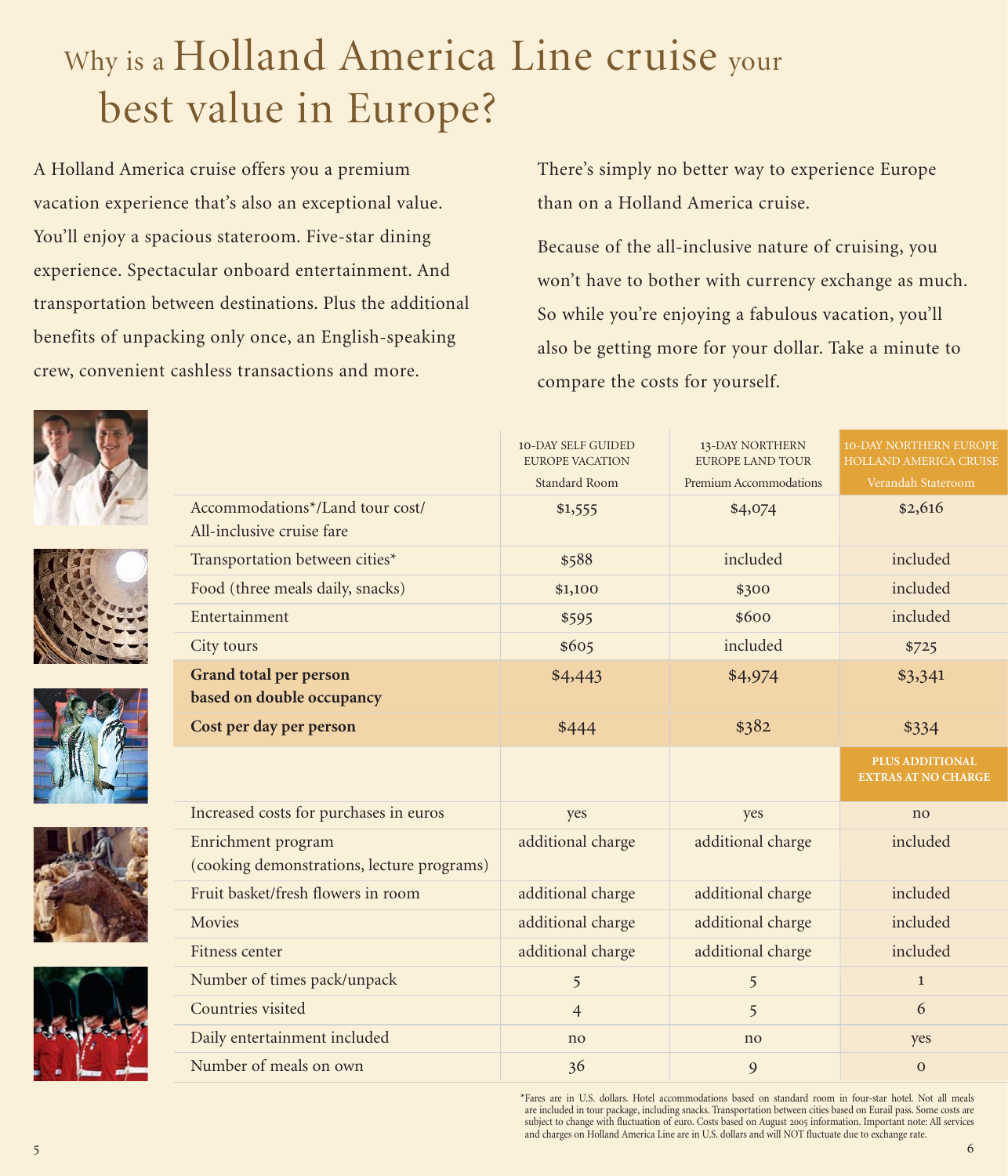

# **Transatlantic**

## **Mediterranean**

#### There's something special about

### a Transatlantic voyage.

Undiscovered gems, diverse routes and luxurious days at sea. There's something about being far from shore, with only sea and sky on the horizon.

On a Holland America Transatlantic voyage, the ancient romance of the sea remains. We give you more Transatlantic choices than any other cruise line—eight in all, including two popular "Big Band"-themed cruises on the *ms Westerdam* that are sure to give you (and our gentleman dance hosts) a workout on the dance floor.

Along the way you'll encounter a surprising number of ports of call—many of which are not found on our other itineraries. Plus leisurely days at sea to indulge in the onboard spa and the enriching Explorations Speaker Series.

#### 2005 Transatlantic Cruises

| SHIP       | CRUISE                                    | <b>DAYS</b> | <b>CRUISE FROM</b> | CRUISE TO      | DEPARTURE |
|------------|-------------------------------------------|-------------|--------------------|----------------|-----------|
| Rotterdam  | Transatlantic                             | 18          | Ft Lauderdale      | Venice         | Apr 11    |
| Westerdam  | Transatlantic                             | 15          | Ft. Lauderdale     | <b>Rome</b>    | Apr 27    |
|            | Prinsendam Transatlantic/Iberia           | 14          | New York           | Barcelona      | May 9     |
| Maasdam    | Eastbound Transatlantic 17                |             | <b>Boston</b>      | Rotterdam      | Jul 16    |
| Maasdam    | Westbound<br><b>Transatlantic</b>         | 18          | Rotterdam          | <b>Boston</b>  | Aug 2     |
| Westerdam  | Transatlantic                             | 15          | Rome               | Ft. Lauderdale | Oct22     |
| Rotterdam  | Westbound Transatlantic/<br>South America | 17          | Lisbon             | Rio de Janeiro | Nov 3     |
| Prinsendam | Westbound<br><b>Transatlantic</b>         | 15          | Lisbon             | Ft. Lauderdale | Nov 9     |
|            |                                           |             |                    |                |           |







## Come discover the marvelous secrets of Holland America's Mediterranean.

Ancient glories, Renaissance treasures and sun-washed islands. Some say it's the quality of the light that makes the Mediterranean so magnificent. But it could just as easily be the silvery beaches, the near-perfect climate, the scents of lavender and thyme.

Choose from popular ports such as Rome, Barcelona and Athens, as well as many that are less well known: Cagliari, Katákolon, Kusadasi. Picture sailing out of Venice and toasting the horizons ahead over a leisurely five-course dinner. Or hearing a guest speaker's perspective on ancient Ephesus before touring the ruins the next day. On shore and on board, we'll give you an unforgettable Mediterranean experience.

#### 2005 Mediterranean Cruises

| <b>SHIP</b> | CRUISE                           | DAYS            | <b>CRUISE FROM</b> | CRUISE TO | DEPARTURE                         |
|-------------|----------------------------------|-----------------|--------------------|-----------|-----------------------------------|
| Rotterdam   | Western Mediterranean 10         |                 | Venice             | Venice    | Apr 29; May 19;<br>Sep 24; Oct 14 |
| Rotterdam   | Eastern Mediterranean            | 10              | Venice             | Venice    | May 9; Sep 14;<br>Oct 4           |
| Westerdam   | Western Mediterranean            | 10 <sup>2</sup> | Rome               | Barcelona | May 12; Oct 2                     |
| Westerdam   | Western Mediterranean            | 10 <sup>2</sup> | Barcelona          | Rome      | May 22; Oct 12                    |
|             | Prinsendam Mediterranean         | 12              | Barcelona          | Athens    | May $23$                          |
| Rotterdam   | Mediterranean                    | 10              | Venice             | Rome      | May 29                            |
| Prinsendam  | Black Sea &<br>Mediterranean     | 12              | Athens             | Rome      | Jun 4                             |
|             | Prinsendam Eastern Mediterranean | 12              | Rome               | Athens    | Oct 4                             |
| Prinsendam  | Black Sea<br>& Mediterranean     | 12              | Athens             | Venice    | Oct16                             |
| Rotterdam   | Mediterranean                    | 10 <sup>2</sup> | Venice             | Lisbon    | Oct 24                            |
|             | Prinsendam Mediterranean         | 12              | Venice             | Lisbon    | Oct 28                            |
|             |                                  |                 |                    |           |                                   |